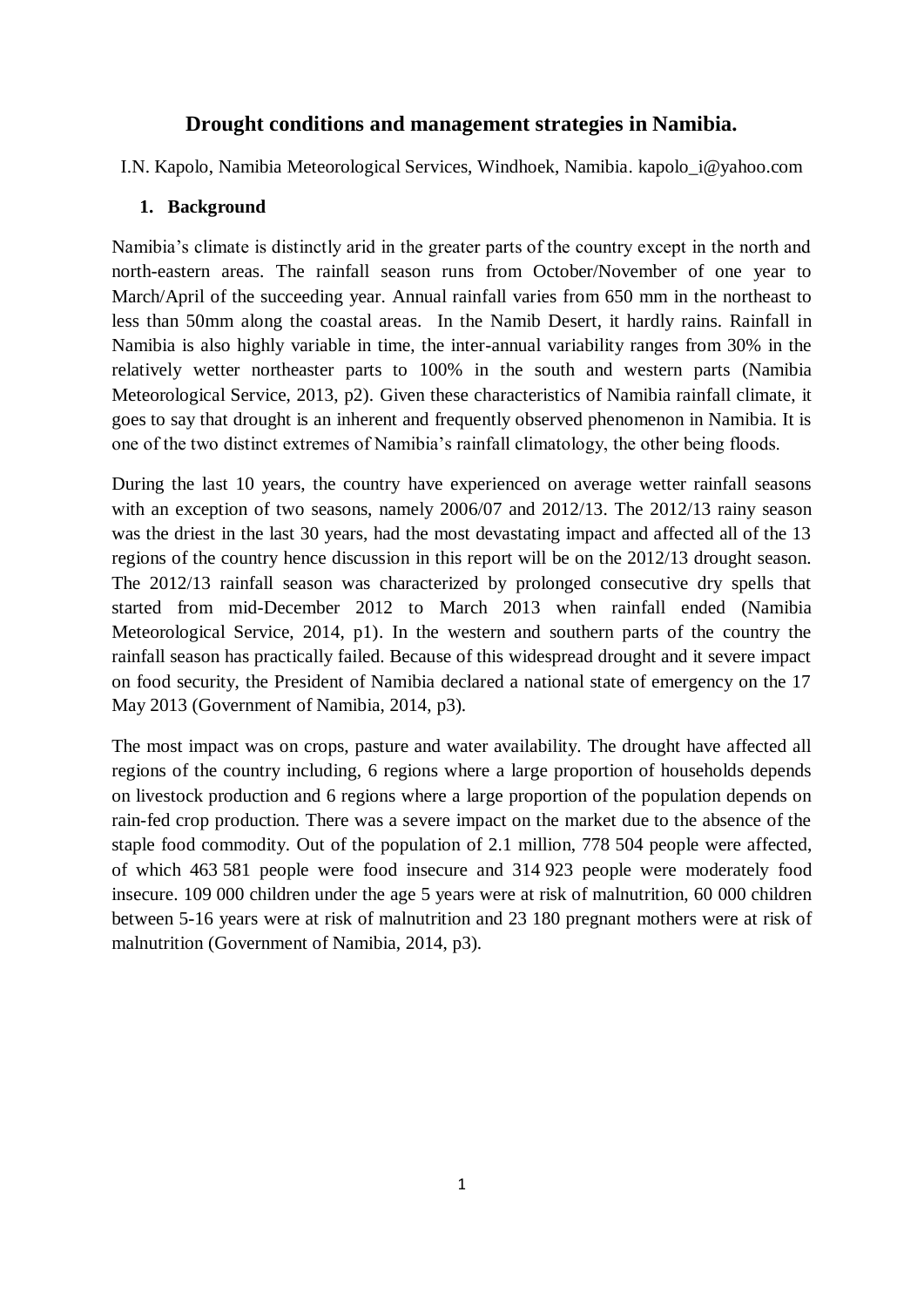

Fig1. Rainfall Relative Performance Chart- 2012/13 Season (Cumulative). Source: NMS<sup>1</sup>

#### **2. Drought Monitoring and Early Warning Systems.**

There is no single institution that provides early warning information. Early warning is a coordinated task by different institutions depending on the nature of the impending disaster. The Ministry of Agriculture Water and Forestry (MAWF) takes the largest share of the early warning and drought monitoring activities. It houses the Early Warning and Food Information Unit. Thrice every year the government dispatches an early warning team on crop and household food security assessment to the major crop growing regions of the country. The team that is composed of officers from the Ministry of Agriculture Water and Forestry, Namibia Meteorological Services and the Directorate of Disaster Risk Management assesses and reports on agronomic anomalies, livestock and pasture conditions, household food security, water availability, geographic areas affected by drought and other related events.

The meteorological service provides weather forecast as well as seasonal rainfall outlook. It monitors and reports on the performance and progression of rainfall and other weather phenomena throughout.

<sup>1</sup> Namibia Meteorological Services.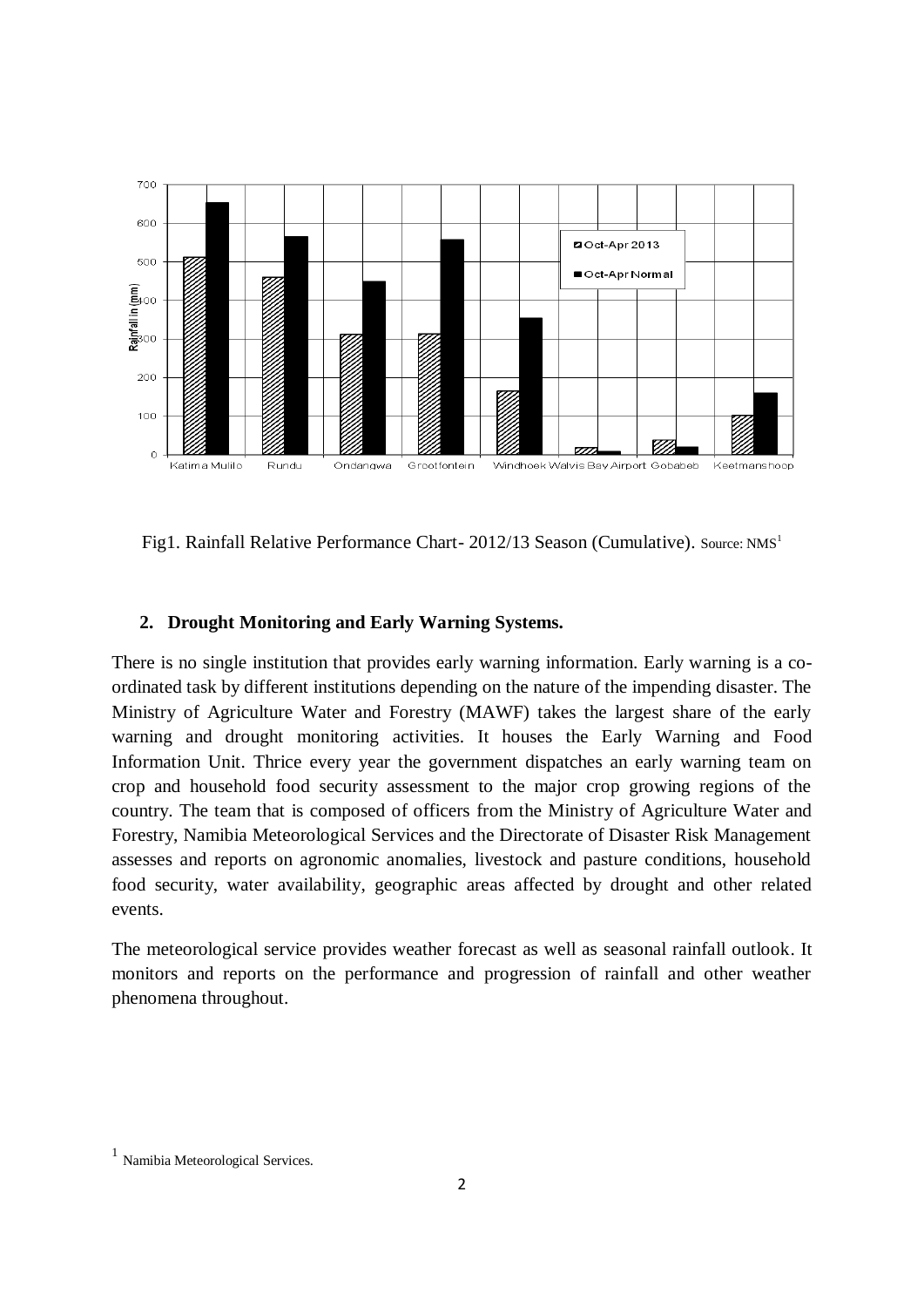The Ministry of Health takes the responsibility for early warning and response on the outbreak of human epidemics and in the context of drought monitoring it is responsible for nutritional surveillance. Nutritional surveillance gives indications and extent of drought impact. Changes in the number of children with low weight or diseases triggered by macronutrient deficiencies gives an indication of food insecurity and water scarcity.

The Directorate of Disaster Risk Management (DDRM) in the Office of the Prime Minister has the overall mandate as per cabinet resolution 15.02.94/006 to co-ordinate disaster risk management in Namibia (Government of Namibia, 2008, p25). It combines the activities of assessment, monitoring and response The DDRM also hosts the Namibia Vulnerability Assessment Committee (NAMVAC) whose mandate among others is to:

- a) Collect vulnerability information including information on prevailing food security status and tracking indicators in order to inform early warning on pending disasters;
- b) Asses disaster risk indicators to asses factors that influence vulnerability such as live hoods and means of survival for communities;
- c) Monitors early waning information and
- d) Compile regular vulnerability assessment reports and submit it to cabinet through the National Disaster Risk Management Committee (Government of Namibia, 2012, p17).

NAMVAC is unique in that it provides the first stage of response planning when any disaster such as drought has occurred.

#### **3. Vulnerability Assessments.**

Agricultural Sector: The large proportion of the Namibian population depends either on subsistence farming, crop and livestock production all of which highly depends on rainfall. When the rain fails, the most devastating and visible impact are manifested on the agricultural sector. Lack or insufficient rainfall results in failed or poor harvest on one hand and poor pasture on the other leading to loss of livestock or leaving farmers with emaciated animals that they are not able to sell. When households cannot produce enough food to sustain them into the next harvest or can't get proceeds from both livestock and crop produce, then they will need food from an external source.

Water Sector: Namibia being an arid country, the water sector is therefore one the most vulnerable to drought. Water for household, industrial and agricultural use is sourced from underground aquifers, dams and the three perennial rivers. During drought years availability of water decrease substantially as there is no inflows in the dams and much of the water evaporates. In remote areas where there are no portable water and communities relies on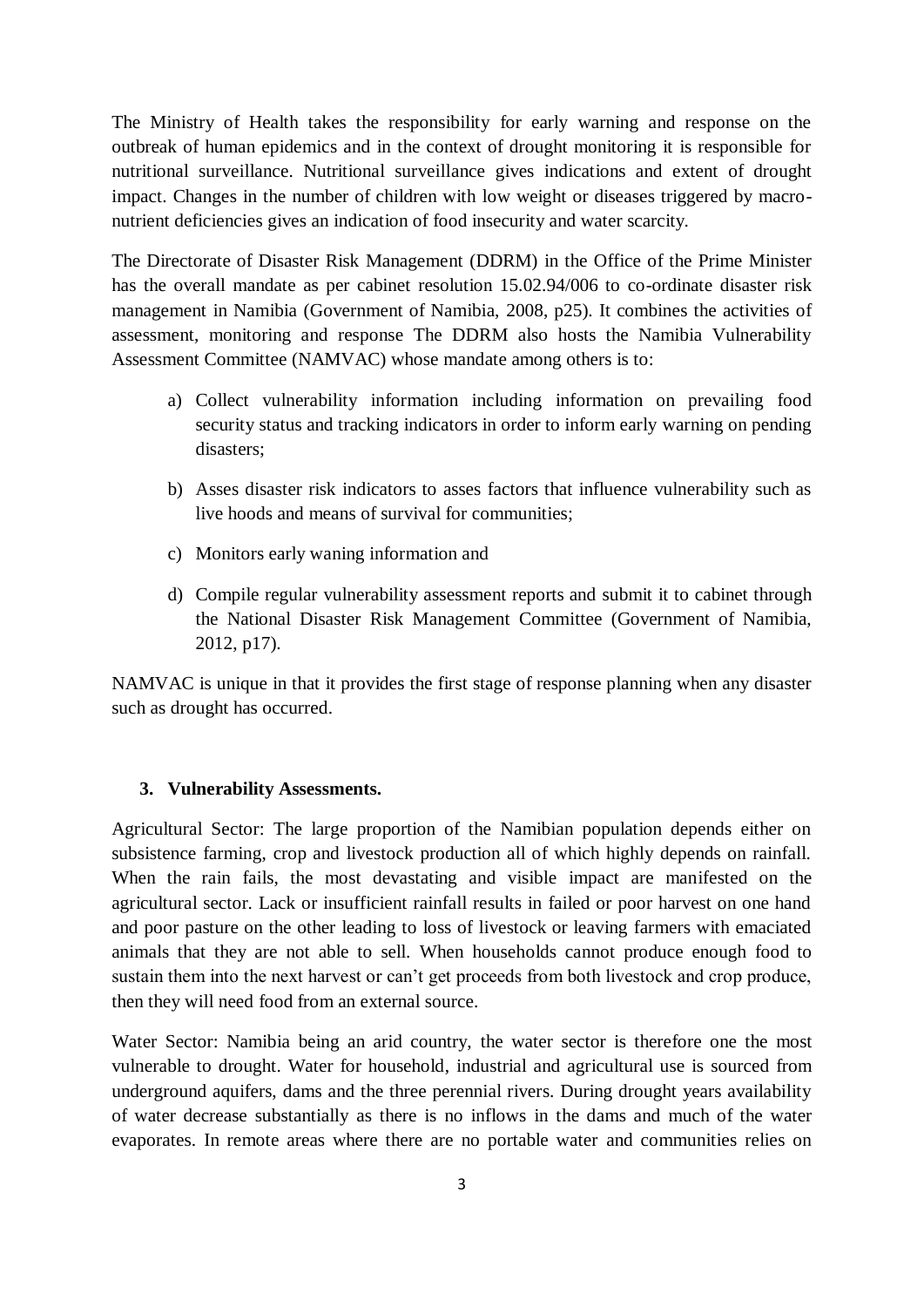earth dams and wells, the water table recedes forcing people to dig deeper or travel long distances in search of water. The situation leads people to prioritise water usage where water is first used for cooking, drinking and animals. Washing become the least of priorities, a situation that compromises on good hygiene and sanitation standards leading to outbreak of diseases such as the cholera outbreak that occurred in Kunene Region from December 2013 into January 2014, a region that was hard hit by the 2013 drought.

Women: The most vulnerable groups to drought are the people in the agricultural sector, more specifically subsistence agriculture, where availability of food depends on good rainfall performance. However, among this population the burden of food production is left to women because most men leave to work in urban areas and other industries such as mining and fishing. Women are left to tend the fields, look after family livestock and tend to the elderly, sick and children. During the drought, women have to trek long distances in search of water for household use and livestock, giving them less time to look after their families and most important themselves.

Children, Expecting Mothers and the Aged: They are most vulnerable because of decreased feeding making them more susceptible to malnutrition. In pastoral community in the Kunene region, children often have to drop out of school when the family move in search of pasture and water.

### **4. Emergency Relief and drought response.**

The following are the various drought relief programmes available to the affected population in times of drought.

a) Food-for-work

The food for work is given to able-bodied men and women from households that have lost income because of drought, low income families and casual workers made redundant by drought or any other disaster.

b) Free Food Distribution (Vulnerable group feeding).

Free food is given to children under 6 years from vulnerable groups and households affected by drought, pregnant and lactating women from households affected by drought, any person who is seriously affected by malnutrition and cannot be involved in the food-for-work programme, the elderly, mentally and physically disabled persons and orphans affected by drought.

c) Livestock subsidy

Livestock subsidy include market incentives to encourage de-stocking, subsidy for transporting livestock to better pasture and lease of grazing land.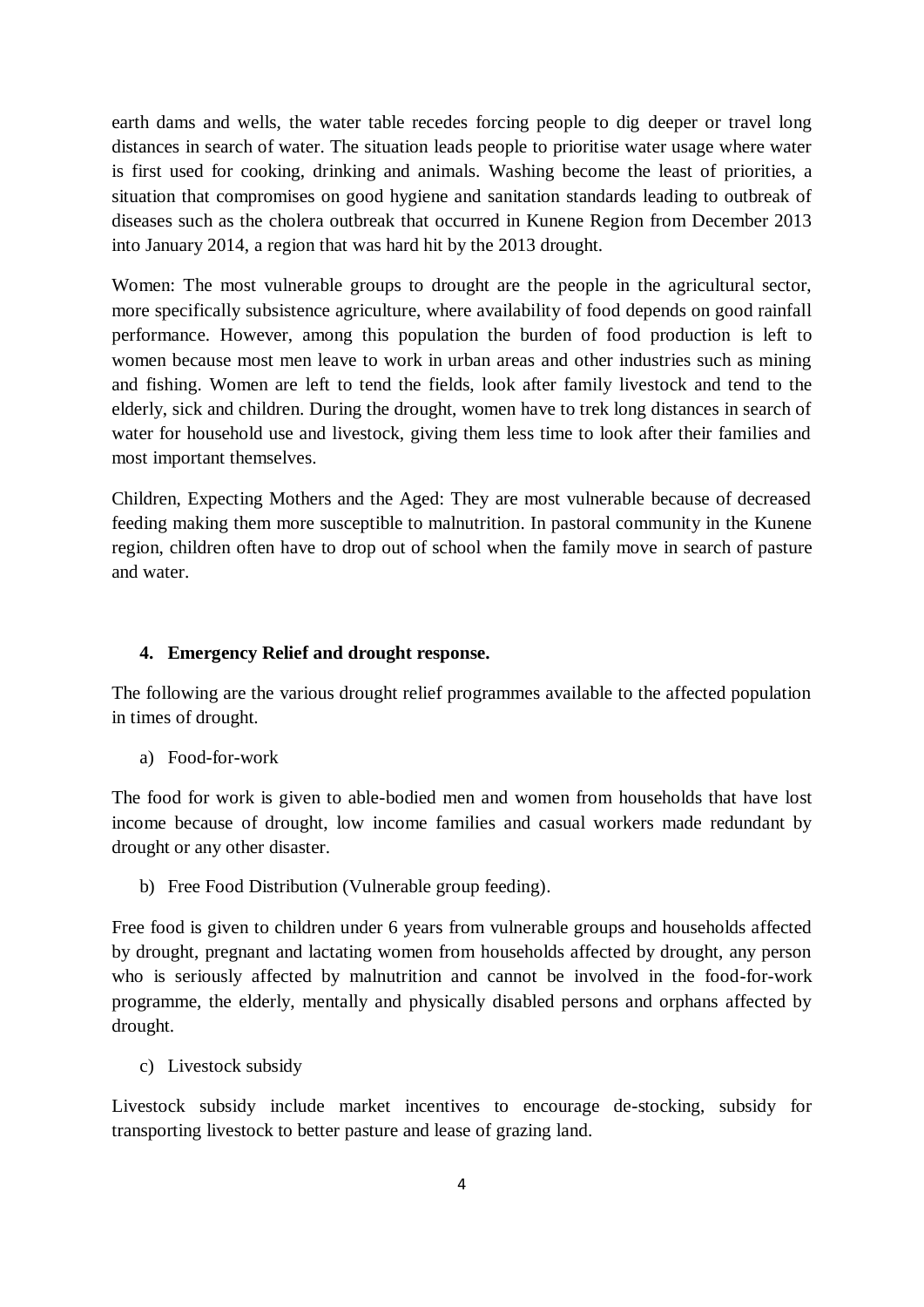### d) Emergency Water Supply

This consists of supply of water tankers, drilling and rehabilitation of boreholes in communities critically affected by water scarcity.

The following were the emergency drought relief response from various sectors during the 2013 drought.

(Government of Namibia, 1998, p4-7).

## Agriculture Sector Response:

Project: Livestock farmers support to destock through market incentives, subsidy for leasing grazing land and transportation of livestock to areas with adequate grazing.

Objectives: To reduce livestock density in drought affected regions by promoting destocking.

Beneficiaries: Livestock farmers in all 13 regions of Namibia. A total of 11 957 farmers benefited.

Partners: Ministry of Agriculture, Water and Forestry (MAWF), Namibia Red Cross Society (NRCS), UNICEF, Community leaders and Churches.

Project: Provision of certified seeds at the onset of the 2013/14 rainfall season and promotion of high value drought resistant crop varieties. 200 MT of maize seed bought by MAWF, 66 MT of maize seed and 48 MT of cow peas donated by FAO.

Objectives: To promote food security resilience through provision of agricultural inputs for drought affected farmers in crop growing regions.

Beneficiaries: Crop producing communities of Omusati, Oshana, Ohangwena, Oshikoto, Kavango and Zambezi regions.

Partners: MAWF and FAO.

## Food Security Sector Response:

Project: 2013 Drought emergency food assistance in Namibia

Objectives: To provide immediate life-saving food assistance to the food insecure population.

Beneficiaries: 755 000 food insecure people in rural areas in the 13 regions of Namibia.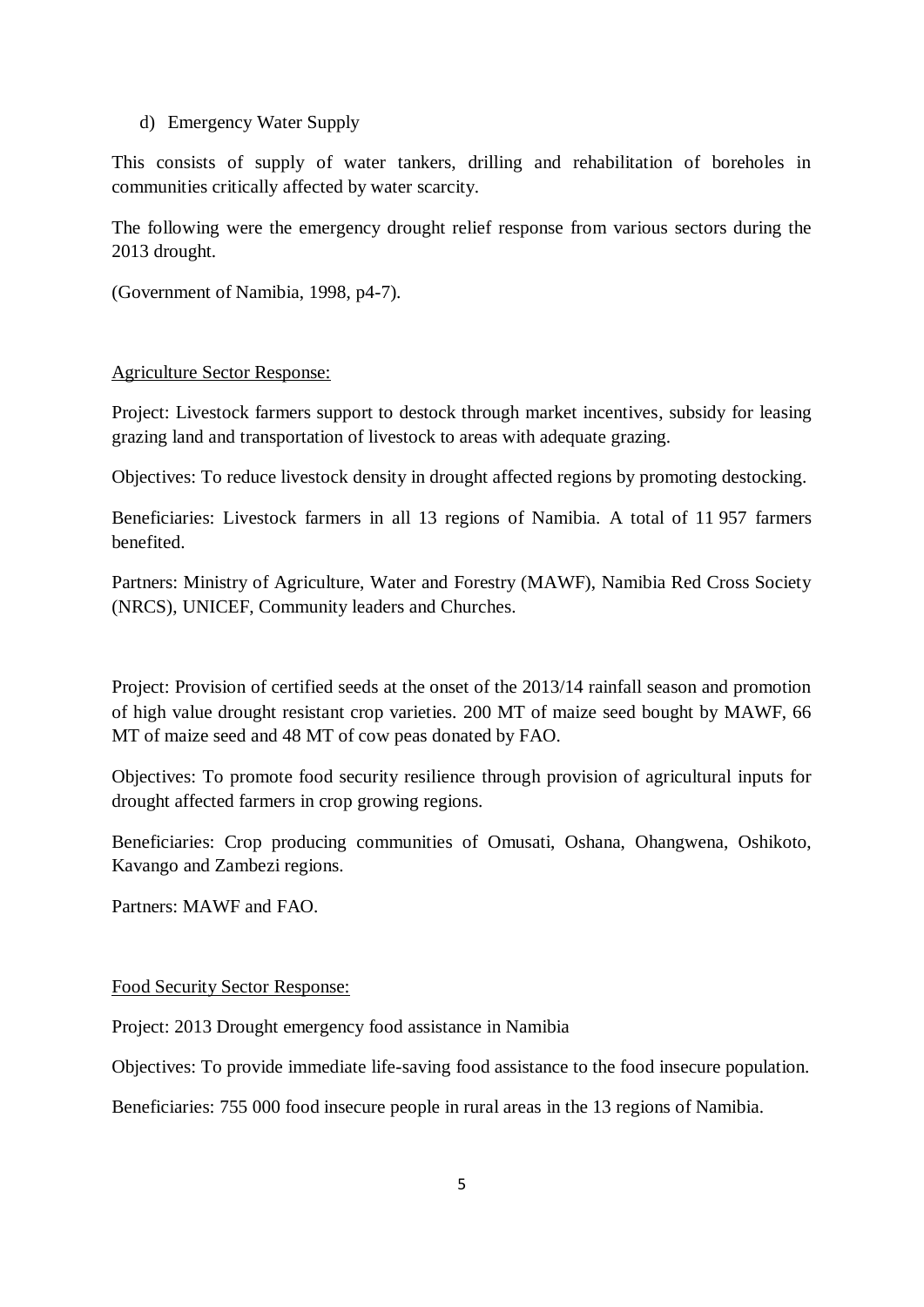Partners: Office of the Prime Minister (OPM), MAWF, NRCS, Community leaders, Ministry of Health and Social Services, Ministry of Works and Transport (MWT), Ministry of Defence (MoD).

Additionally, 314 wild animals (game) were put down and distributed to food insecure communities in Omaheke, Ohangwena and Kunene regions. N\$ 5 000 000.00 was availed to all regions to carry out food-for-work and cash-for-work programs in respective regions.

Project: Extension of the school feeding programme

Objectives: Strengthening and expansion of safety net programmes.

Beneficiaries: 320 000 school children in rural areas of the 13 regions in Namibia.

Partners: Ministry of Education, OPM, NRCS, Faith-based organisations, MWT, MoD, WFP, UNICEF.

#### Project: Soup Kitchens

Objectives: Provide hot meals for most vulnerable people.

Beneficiaries: 164 630 (under five children, pregnant and lactating mothers and elderly) in rural areas of the 13 regions of Namibia.

Partners: OPM, NRCS, Faith-based organisations, WFP, UNICEF.

### Water, Sanitation and Hygiene (WASH) Sector Response:

Project: Improving water supply to affected regions. A total of 302 boreholes drilled, 21 pipelines extended and six water tankers bought.

Objectives: Increase number of boreholes, pipeline extension, rehabilitation of boreholes and earth dams.

Beneficiaries: Affected population in 13 regions of Namibia.

Partners: MAWF and contractors.

(Government of Namibia, 2014, p 16-26).

The total budget on the government for proving food, logistics, water, seeds and drought marketing incentive scheme was N\$ 550, 3 millions. Additionally, a total of N\$ 8 424 584.00 was received as cash donation and food to the value of N\$ 27 627 309 was donated. (Office of the Prime Minister, 2014).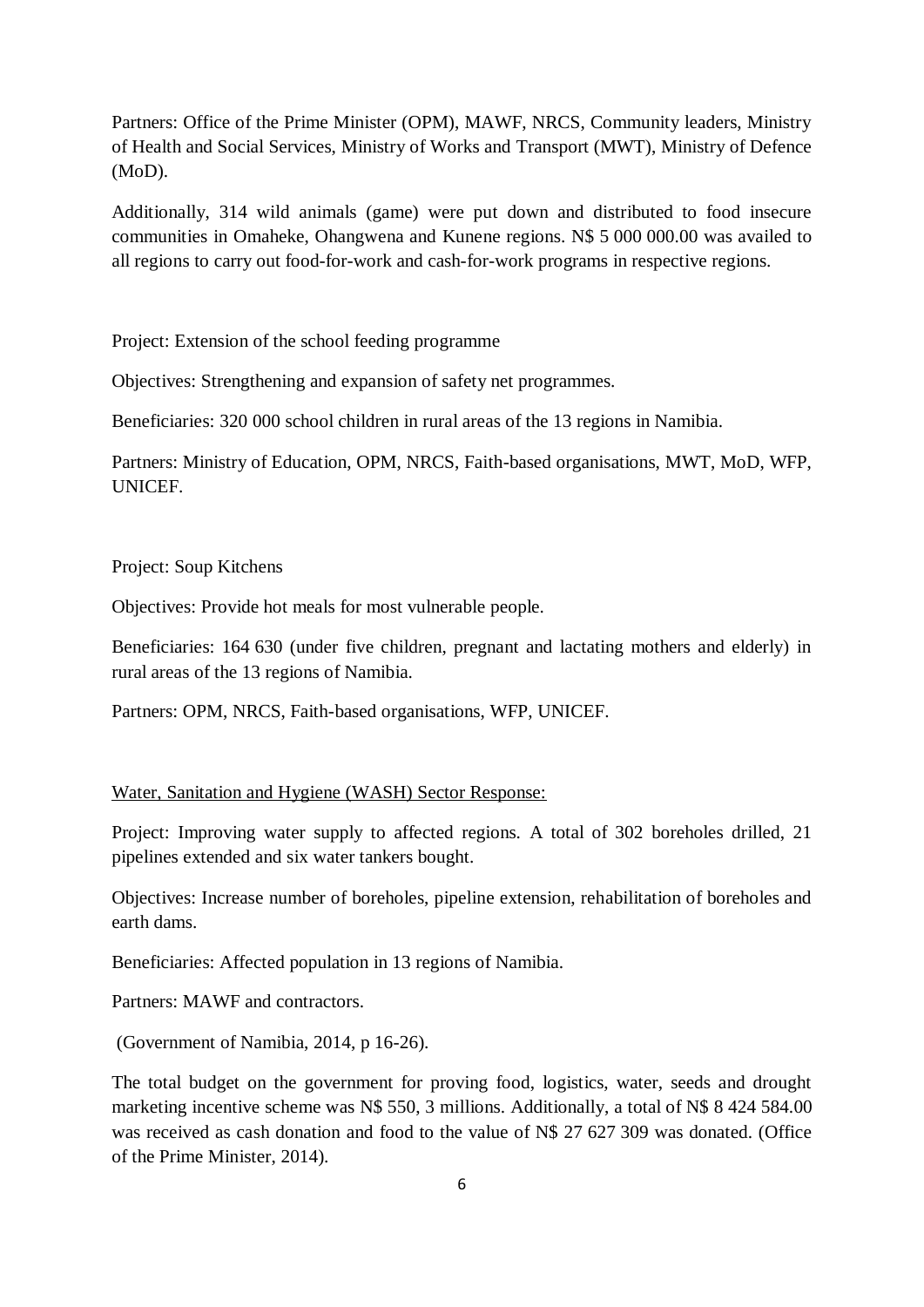### **5. Practises to alleviate drought impacts.**

Recognising the recurrence nature of drought in Namibia and its impact on the livelihood of the people and the economy at large, the government hence recognised the need to develop strategies aimed at reducing vulnerability to drought, managing and helping recovery from drought. These strategies aimed at promoting sustainable rural live hoods and built resilience of communities and individuals to drought. While aimed at mitigating drought, these programmes also ensure sustainable use of natural resources, poverty reduction and ensure food security. Some of the practises or initiatives aim at mitigating drought impacts are:

1. Diversification of income sources.

In order to reduce dependence on rain fed agriculture, government is supporting communities and individuals to move into enterprises that are not depended on rainfall such as communal wild-life conservancies (wildlife management), tourism, aqua-culture and small-scale irrigation schemes in areas with permanent water sources.

2. On-farm risk minimization

Promoting on-farm practices that minimises loss during drought. These include use of early maturing and high value seeds and use of fertilizers, these are provided to farmers at subsidized value every year, promoting the use of indigenous or livestock adapted to arid land, promoting cultivation practices that maximises the use of soil moisture and sustainable rangeland management.

3. Poverty Reduction

All though poverty remains a challenge, the government in conjunction with development partners have undertaken many activities aimed at reducing poverty among the rural communities. Poverty alleviation will ensure that people are food secure even in times of drought.

(Government of Namibia, 1997).

In addition there are social safety net programmes in place that ensures that the most vulnerable are food secure, such are:

- a) A monthly grant for senior citizens (60 years and above);
- b) A monthly grant for orphans and vulnerable children;
- c) A monthly grant for people with disabilities;
- d) Special programme for historically marginalised communities (San, Ovatue and Ovatjimba).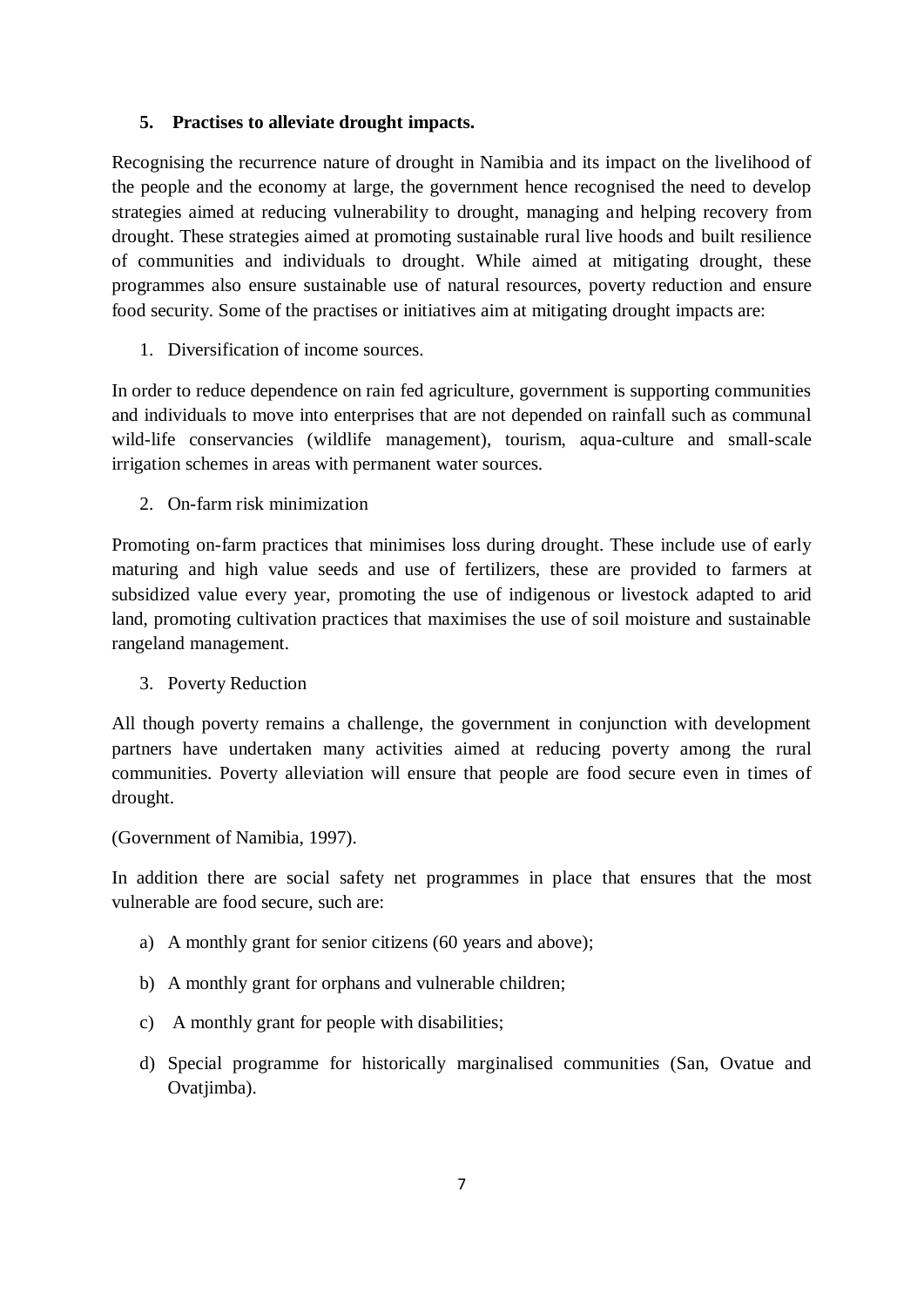## **6. The need for knowledge and skills on drought management.**

The need for knowledge and skills in drought management is informed by challenges encountered and lessons learned mostly during drought response planning and implementation.

Firstly, drought management is guided by the National Drought Policy and Strategy of 1997. However this document needs to be review, a process that has been ongoing for years, clearly there is a shortfall in the redevelopment of the policy document.

There is a need to enhance the national capacity in the area of early warning especially in the highly technical field of meteorology which faces a critical shortage of skilled and experienced staffs. The other areas that also require more capacity are logistics, information management and water provision.